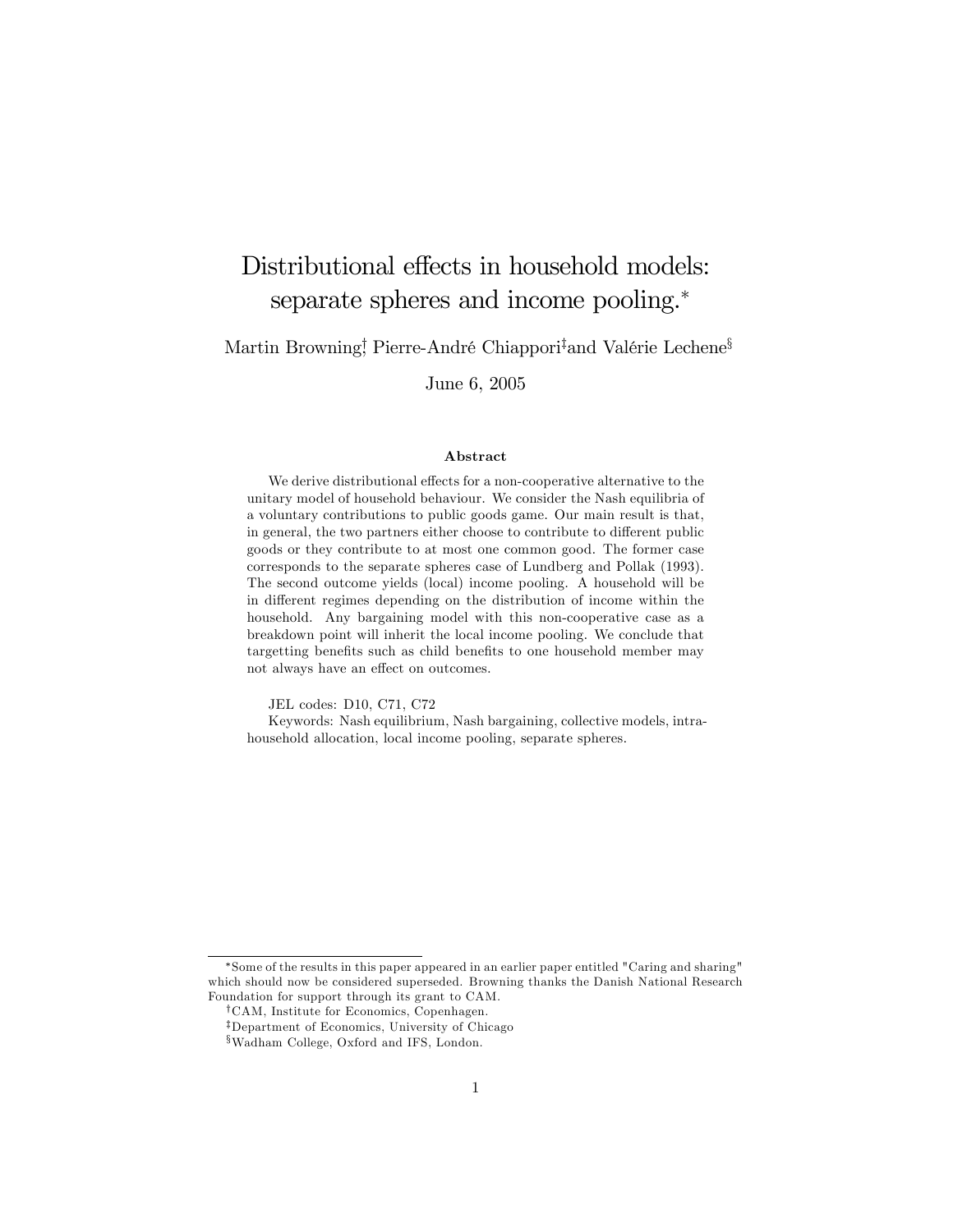# 1 Introduction

Using policy to channel resources towards certain types of individuals within households, thereby exogenously altering the intra-household distribution of income, is an instrument often used by governments, typically to further the welfare of children. Such transfers are usually put in the hands of women, on the basis of the belief that additional resources to mothers, over and above the level of income they generate by choice, leads to additional power in the allocation of these resources and to additional resources going to children. In contrast with an abundance of evidence from sociology and anthropology, economic evidence on these phenomena is relatively scarce. Two reasons can be invoked to justify this. On the one hand, scarcity of data has hampered progress on this issue, and on the other, suitable conceptual tools have been developed only relatively recently. In the standard 'unitary' approach to household behavior, for instance, income is pooled at the household level and the identity of the recipient is irrelevant. Thus the issue of 'targeting' benefits to one household member can only be analyzed outside the unitary framework.

Non unitary models can be classified into two broad categories, depending on whether they assume cooperation (hence Pareto efficiency) or non cooperation. Blundell, Chiappori and Meghir (2005) have recently analyzed the 'targeting' issue in a cooperative context. In the non-cooperative framework, two main avenues have been explored. One relies on non-cooperative Nash equilibrium and private provision of public goods. An alternative approach, introduced by Lundberg and Pollak (1993) relies on a 'separate spheres' approach, whereby in the absence of cooperation each individual within the household specializes into specific tasks (for instance, those that are 'traditionally' assigned to their gender). While intuitively appealing, the notion of ëseparate spheresí has not been given a sound theoretical underpinning.

The main goal of the present contribution is to extend existing results, and to clarify the links between the 'Nash equilibrium' and 'separate spheres' approaches. In doing this we provide a framework which contains all current suggestions as special cases. We consider a model in which agents decide on the provision of several public goods; in this context, we analyze the Nash equilibrium with voluntary contributions. We first extend the 'local income pooling' result of Warr (1983) and Bergstrom et al (1986) to this context and show that when both partners are contributing to at least one public good, household demands for all goods are independent of individual incomes and only depend on aggregate household resources. This suggests that, in a non-cooperative context, the scope of policies targeting a specific member as the main (or only) recipient of a given benefit may be narrow, since this choice may fail to influence the household's decision.

Second, and more interestingly, we show that in general there is at most one public good to which both agents contribute. Hence all public commodities but possibly one are exclusively provided by one agent only. Furthermore, in a wide set of circumstances, the sets of public goods to which each person contributes are disjoint; i.e., each person chooses to contribute to a different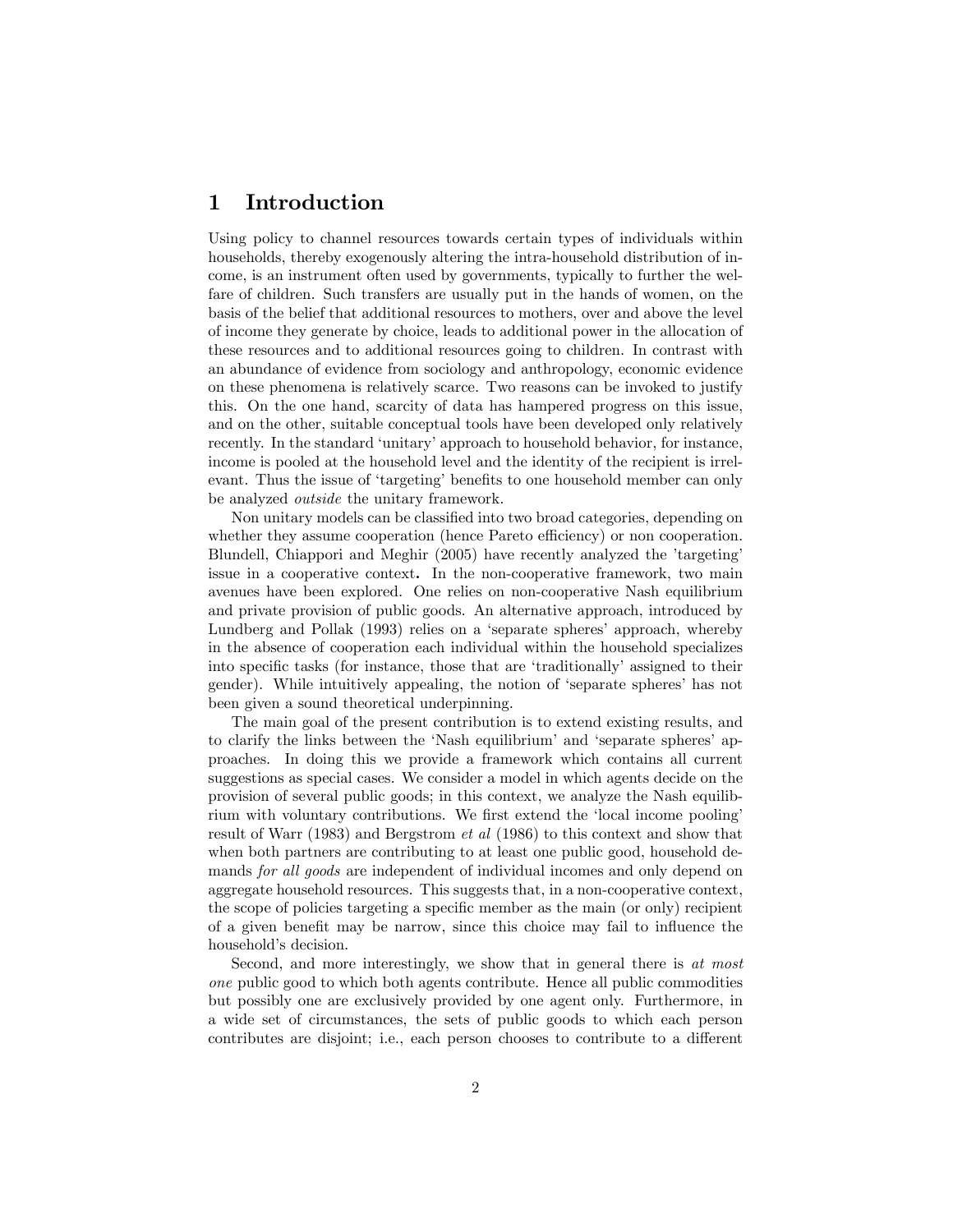set of public goods than the other. Hence the important conclusion that the ëseparate spheresímodel of Lundberg and Pollak (1993) is but a sub-case of the general, non-cooperative ëapproach. Individual specialization, in this context, need not be assumed initially; rather, it emerges endogenously as an equilibrium feature. Finally, the definition of the individual 'spheres' can be endogenised; we show how it is determined by individual preferences and the within household distribution of income.

Two additional remarks can be made. First, our result has a wider bearing than intra-household allocation, as the Nash equilibrium is often used to represent situations involving large number of agents and of goods, for instance the provision of public goods in society. Second, the scope of our conclusions is not limited to non-cooperative models. Several existing contributions consider cooperative models based on Nash bargaining, with individual outside options modeled as stemming from non-cooperative solutions (either non-cooperative or separate spheres). Since bargaining outcomes inherit the features of the underlying non-cooperative outcomes, the local income pooling result applies to this context as well.

# 2 Nash equilibrium with voluntary contributions to the public goods

#### 2.1 Framework

We consider a two person  $(I = A, B$  with A being a 'she' and B being a 'he') household which faces fixed prices (which we normalise to unity) and allocates a given income between different goods. Agent  $J$  has income  $Y<sup>J</sup>$ , and  $Y = Y^A + Y^B$  denotes the household's total income. We assume in all that follows that goods are either public or private<sup>1</sup> and that each person has a representable preference ordering over the within household allocation of goods. Denote person I's n-vector of their private good by  $q^I$  and let the m-vector of public goods be denoted **Q**. Let  $q = q^A + q^B$  be the vector of household consumption of the private good.

The household budget constraint is:

$$
\mathbf{Q'}\mathbf{e} + \mathbf{q'}\mathbf{e} = Y \tag{1}
$$

where e is the appropriately sized unit vector. Preferences are assumed to be egoistic, in the sense that each person's utility function is defined over public goods and the individual's private consumption,  $v^I(\mathbf{q}^I,\mathbf{Q})$ .<sup>2</sup>

<sup>&</sup>lt;sup>1</sup>We could allow that goods have the possibility of having both a private and a public nature; this complicates the notation without adding anything of substance.

 $2$ The analysis below can easily be extended to the case in which there is caring. We shall return to this in the conclusion.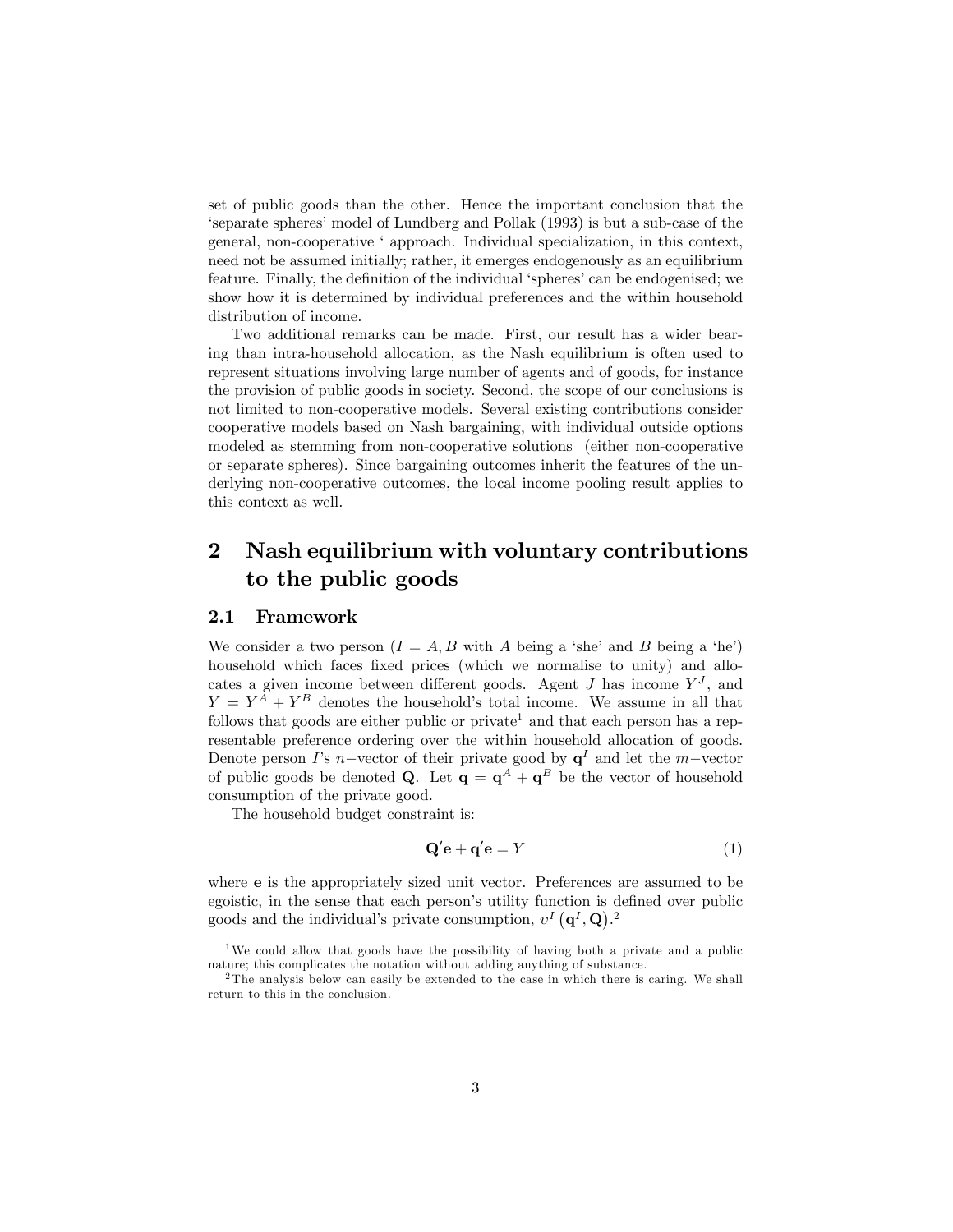#### 2.2 Definition and existence

In the Nash equilibrium with voluntary contributions to the public goods, each individual chooses how to allocate their income between the private goods and the amounts they contribute to the public goods, given the level of contributions of the other individual to the public goods. The household's expenditure on a public good is the sum of the individual contributions to that public good.<sup>3</sup> A solution in this problem is a vector of contributions to the public goods  $(g^{A*}, g^{B*})$  such that each individual's belief are confirmed in equilibrium, that is such that  $(\mathbf{q}^{J*}, \mathbf{g}^{J*}), J = A, B$  are solutions of the programs:

$$
\begin{cases}\n\operatorname{Max}_{\mathbf{q}^{J}, \mathbf{g}^{J}} U^{J}(\mathbf{q}^{J}, \mathbf{g}^{A} + \mathbf{g}^{B}) \\
\mathbf{q}^{J\prime}\mathbf{e} + \mathbf{g}^{J\prime}\mathbf{e} = Y^{J} \\
\mathbf{g}_{i}^{J} \geq 0, i = 1, ..., m\n\end{cases}
$$
\n(2)

This program can be rewritten equivalently in terms of private goods and of public goods for the household. For A:

$$
\begin{cases}\n\text{Max}_{\mathbf{q}^A, \mathbf{Q}} U^A(\mathbf{q}^A, \mathbf{Q}) \\
\mathbf{q}^{A\prime}\mathbf{e} + \mathbf{Q}\prime\mathbf{e} = Y^A + \mathbf{g}^{B\prime}\mathbf{e} \\
\mathbf{Q} \geq \mathbf{g}^B\n\end{cases}
$$
\n(3)

One can write a similar program for  $B$ , with  $B$  choosing the quantity of private goods he consumes and the quantity of public goods the household consumes in equilibrium.

**Proposition 1** Assume that  $U^A$  and  $U^B$  are continuously differentiable and strictly quasi concave. Then a Nash equilibrium exists. **Proof.** The proof relies on a standard fixed point argument.  $\blacksquare$ 

#### 2.3 Properties of the Nash equilibrium

We now study the features of Nash equilibria in this context. We say that member A contributes to public good j if  $g_j^{A*} > 0$ . We then have the following result:

**Proposition 2** (TYPES OF EQUILIBRIUM). Let  $m^A$  be the number of public goods to which A contributes, and  $m^B$  the number of public goods to which B contributes. In general,  $m^A + m^B \leq m + 1$ ; that is, there is at most one public good to which both contribute. If all public goods are bought, either  $m^A+m^B=m$ or  $m^A + m^B = m + 1$ .

<sup>3</sup>Or equivalently, a function of the sum of the contributions. A more general assumption would be to allow for the household's consumption of public goods to be a function of the individual contributions. This would make it possible to capture for instance semi-publicness for some goods. We do not allow for this.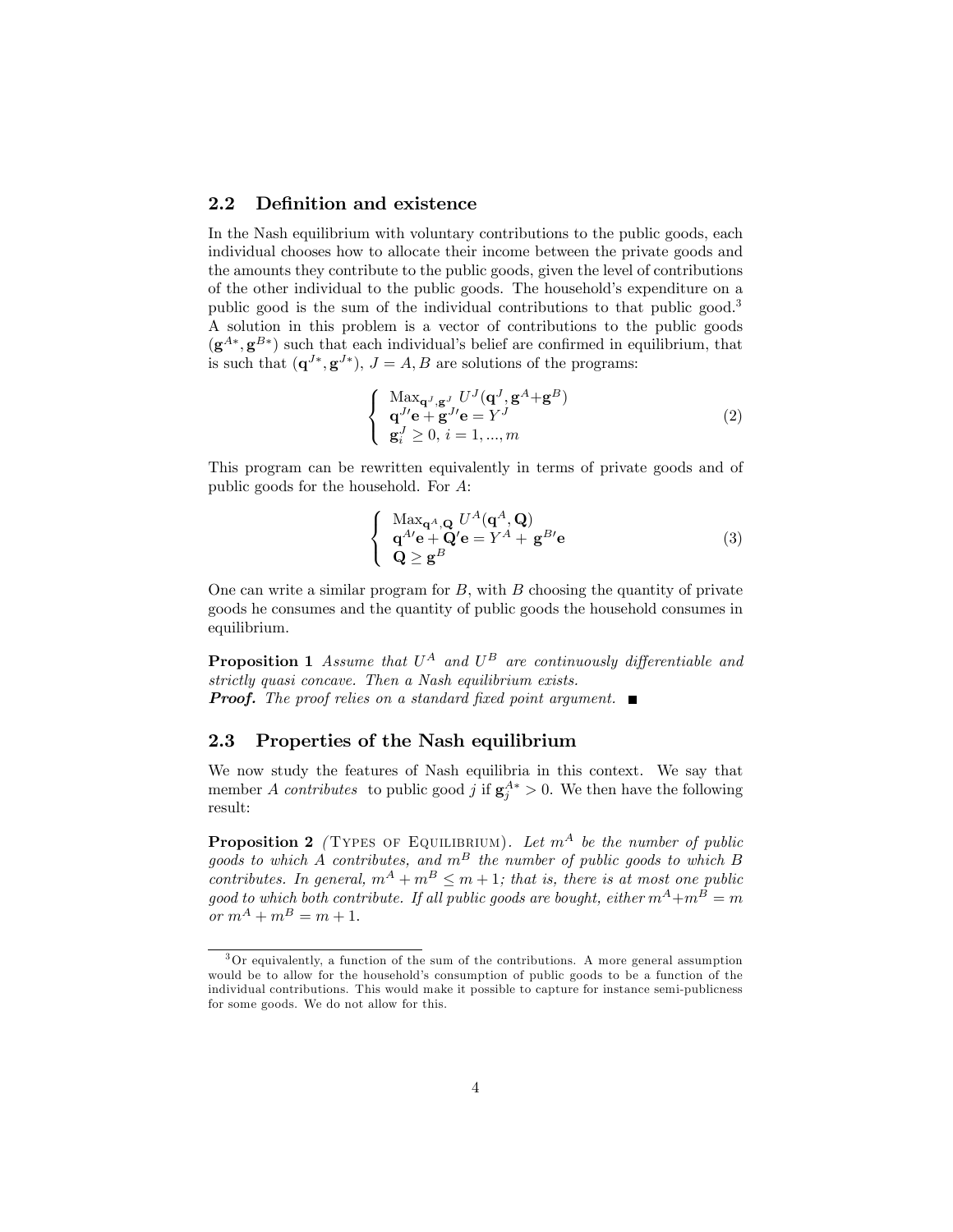**Proof.** The first order conditions (2) give a set of  $(n + m<sup>A</sup> - 1)$  equalities for A. A similar argument applied to agent B generates another set of a set of  $(n + m<sup>B</sup> - 1)$  equalities. With the budget constraint, we thus have

$$
(2n + m^A + m^B - 1)
$$

equalities in  $(2n + m)$  unknowns. Since these equations are algebraically independent, they cannot in general be simultaneously fulfilled unless  $m^A + m^B - 1 \leq$ m. Finally, if  $m^A + m^B < m$  then there must be a commodity to which no one  $contributes.$   $\blacksquare$ 

Note that the result is only 'general' (or 'generic'), in the sense that it is 'almost always' satisfied. Still, it is possible, for arbitrary preferences, that it is violated at specific points (but then typically these points are locally unique). Also, one can find preferences such that the result is violated upon an open set; this is the case, for instance, when public goods are separable and (sub)preferences over the public goods are identical across individuals, a case studied in Lechene and Preston (2005). Note, however, such preferences are not robust to local perturbations. A precise statement of these 'genericity' conditions would require some heavy mathematical apparatus (transversality theory) that is outside the scope of this paper; instead, a detailed example is provided below.

The next proposition states explicitly an implication for the case  $m^A + m^B =$  $m+1$ .

**Proposition 3** (LOCAL INCOME POOLING) When there is one public good to which both household members contribute  $(m^A + m^B = m + 1)$ , redistributions of income between household members which do not exceed the amount of each individual's contributions to the jointly contributed public good have no effect on households expenditures.

Proof. Assume, without loss of generality, that both agents contribute to commodity 1, while A is an exclusive contributor for commodities  $2, ..., p$  and B is an exclusive contributor for commodities  $p + 1, ..., m$  (where  $2 \le p \le m$ ). Then the  $(2n + m)$  vector  $(q<sup>A</sup>, q<sup>B</sup>, Q)$  satisfies  $n+p-1$  first order conditions for A,  $n+m-p$  first order conditions for B plus the global budget constraint. None of these conditions depend on individual incomes (all but the last do not depend on incomes at all and the last only depends on aggregate income). Hence the set of solutions does not depend on individual incomes.  $\blacksquare$ 

Proposition 3 generalizes the remarkable result first obtained by Warr (1983) in the case of one public good, then also by Kemp (1984), and Bergstrom, Blume and Varian (1986) for several public goods.<sup>4</sup> It shows, in particular, that a given household may or may not pool income; in fact, pooling behavior

<sup>&</sup>lt;sup>4</sup>Kemp's method of proof relies on counting equations and unknowns, but assumes that all agents contribute to all public goods, which is impossible in general. Bergstrom, Blume and Varian use a revealed preference argument. Lechene and Preston (2005) give a proof in the same spirit as the proof provided here, but at an interior equilibrium, that is under restrictions on preferences so that all agents contribute to all public goods.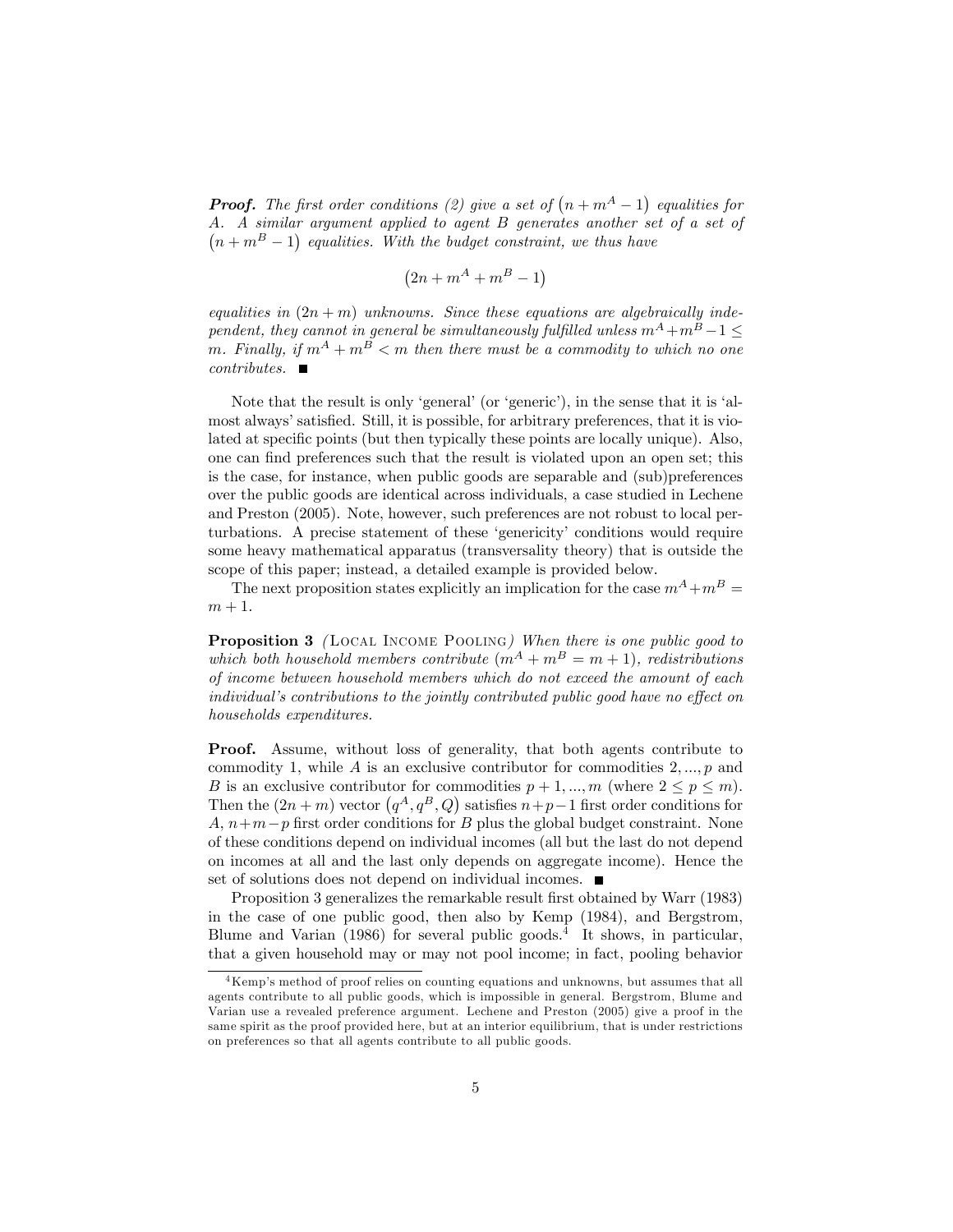obtains endogenously as the outcome of non-cooperation for certain ranges of the relevant parameters. A heterogeneous sample of households may therefore contain "pooling" and "non-pooling" households, a fact which has important implications for empirical work.

Proposition 2 is more original. It states that in a non-cooperative setting, individuals specialize in funding public goods, so that all public goods but maybe one, are exclusively funded by one individual. Proposition 2 can thus be interpreted as a 'separate spheres' result: in practice, each publicly consumed commodity (but maybe one) belongs exclusively to the 'sphere of influence' of one of the household members.

Two remarks are however in order. First, in contrast with Lundberg and Pollak's approach, respective spheres are *endogenously* determined. Specifically, for any equilibrium vector  $(q^A, q^B, Q)$ , for any public good j which is consumed, we have the following characterization (assuming that both people buy the first private good):

- either  $\frac{\partial U^A/\partial Q_j}{\partial U^A/\partial q_1^A} < 1$ , then  $\frac{\partial U^B/\partial Q_j}{\partial U^B/\partial q_1^B} = 1$  and B is an exclusive contributor (so that commodity  $j$  belongs to  $B$ 's sphere)
- or  $\frac{\partial U^A/\partial Q_j}{\partial U^A/\partial q_1^A}$  $\frac{\partial U^A/\partial Q_j}{\partial U^A/\partial q_1^A} = 1$  and  $\frac{\partial U^B/\partial Q_j}{\partial U^B/\partial q_1^B} < 1$ , then A is an exclusive contributor (so that commodity  $j$  belongs to  $A$ 's sphere)
- or  $\frac{\partial U^A/\partial Q_j}{\partial U^A/\partial q_1^A}$  $\frac{\partial U^A/\partial Q_j}{\partial U^A/\partial q_1^A}=\frac{\partial U^B/\partial Q_j}{\partial U^B/\partial q_1^B}$  $\frac{\partial U}{\partial U^B/\partial q_1^B} = 1$ , in which case both A and B contribute; from Proposition 2, this can will usually only happen for one commodity In this case we have income pooling.

In other words, for all public goods but possibly one, the marginal willingness to pay (out of private consumption) of one of the partners is smaller than the marginal cost (here normalized to one).

The seond remark is that the definition of the 'spheres' is not fixed; it depends on individual incomes. For instance, when a member's income is low enough, this member will in general contribute to no public good. This implies that any change in income distribution that affect the member's respective incomes may change the definition of the spheres. A precise illustration is given below in a specific example.

Before turning to the example, we discuss briefly the possible implications of this analysis if agents use a bargaining models that takes the non-cooperative outcome as a breakdown point. In this case the bargaining outcomes inherit some of the features of the non-cooperative outcomes. In particular, the same segments of local pooling will hold for all goods.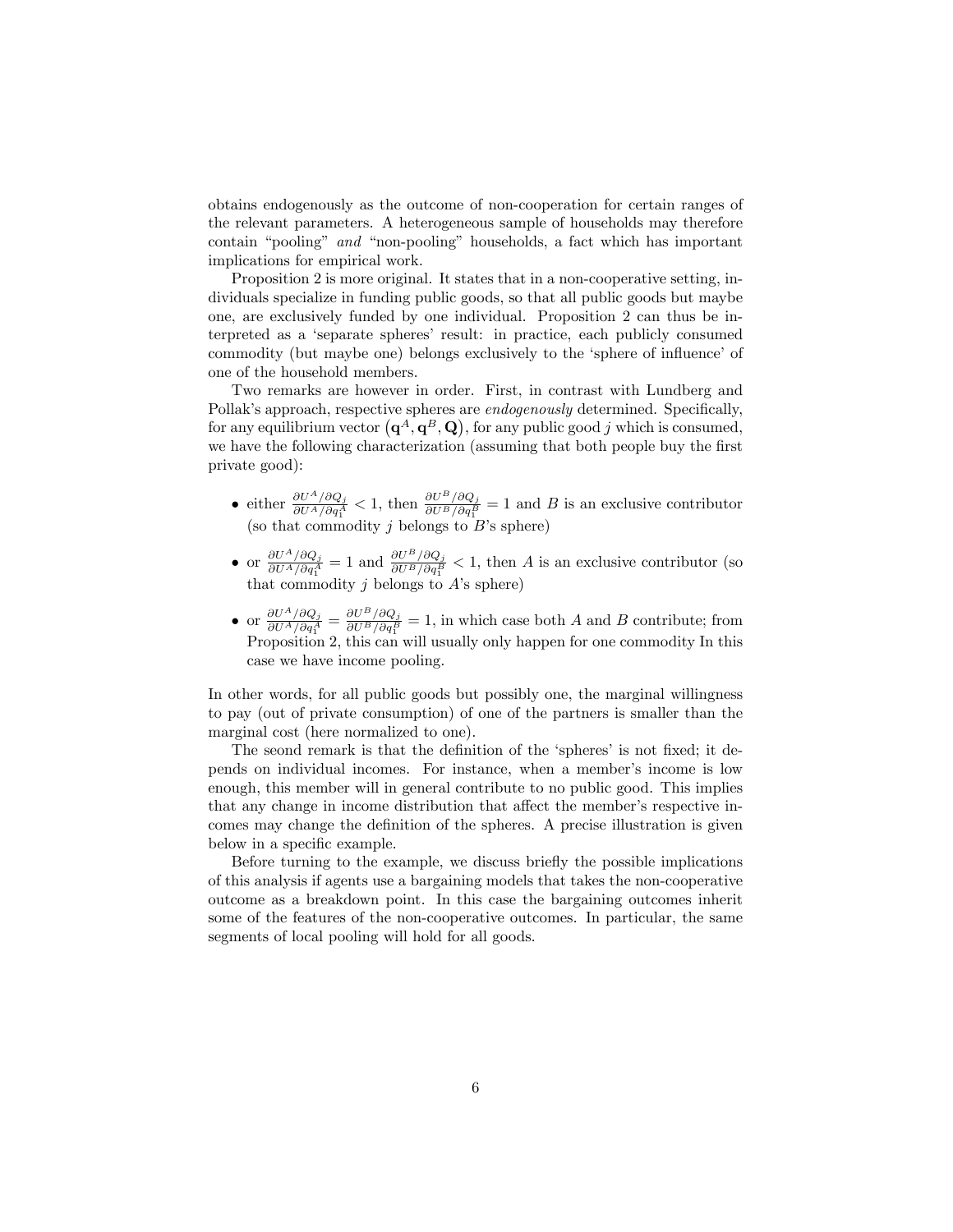#### 2.4 An example

We now study an example with one private good and two public goods (denoted  $G$  and  $H$  for simplicity). Individual preferences are Cobb-Douglas:

$$
u^A(q^A, G, H) = q^A G^a H^\alpha
$$
  

$$
u^B(q^B, G, H) = q^B G^b H^\beta
$$

We denote by A's income by  $\rho$  and B's by  $(1 - \rho)$ . We are particularly interested in analyzing changes in demand resulting from variations in the income share  $\rho$ (keeping total income constant at unity). We assume, as a normalization, that

$$
\frac{a}{\alpha} > \frac{b}{\beta}
$$

so that A cares (relatively) more for commodity  $G$  and  $B$  cares (relatively) more for commodity  $H$ .

The first order conditions give:

$$
a \frac{q^A}{G} \le 1, \alpha \frac{q^A}{H} \le 1 \text{ for } A, \text{ and}
$$
  

$$
b \frac{q^B}{G} \le 1, \beta \frac{q^B}{H} \le 1 \text{ for } B.
$$

with an equality when the agents contributes to the commodity under consideration. Now assume, first, that  $A$  is contributing to  $G$  and that  $B$  is contributing to  $H$ . Then

$$
a\frac{q^A}{G} = \beta \frac{q^B}{H} = 1
$$

If, moreover, A also contributes to H, then  $\alpha \frac{q^A}{H} = 1$ , hence  $\frac{H}{G} = \frac{a}{\alpha}$ . Similarly, if B also contributes to G, then  $b\frac{q^B}{G} = 1$ , hence  $\frac{H}{G} = \frac{b}{\beta}$ . It follows that A and B cannot simultaneously contribute to both public goods unless  $\frac{a}{\alpha} = \frac{b}{\beta}$ . This is exactly the meaning of the 'in general' qualification in the statement of Proposition 2: such a condition is 'almost never' satisfied, and when it is the situation is 'knife-edge' and not robust to infinitesimal perturbations (here, infinitesimal changes in the parameters).

The exact solutions as a function of  $\rho$  are given by:

 $\bullet$  if

$$
\rho \le \frac{b}{a + ab + a\beta + b}
$$

then  $A$  contributes to no public good,  $B$  contributes to both public goods and

$$
q^{A} = \rho, q^{B} = \frac{(1-\rho)}{1+b+\beta}, G = \frac{b(1-\rho)}{1+b+\beta}, H = \frac{\beta(1-\rho)}{1+b+\beta}
$$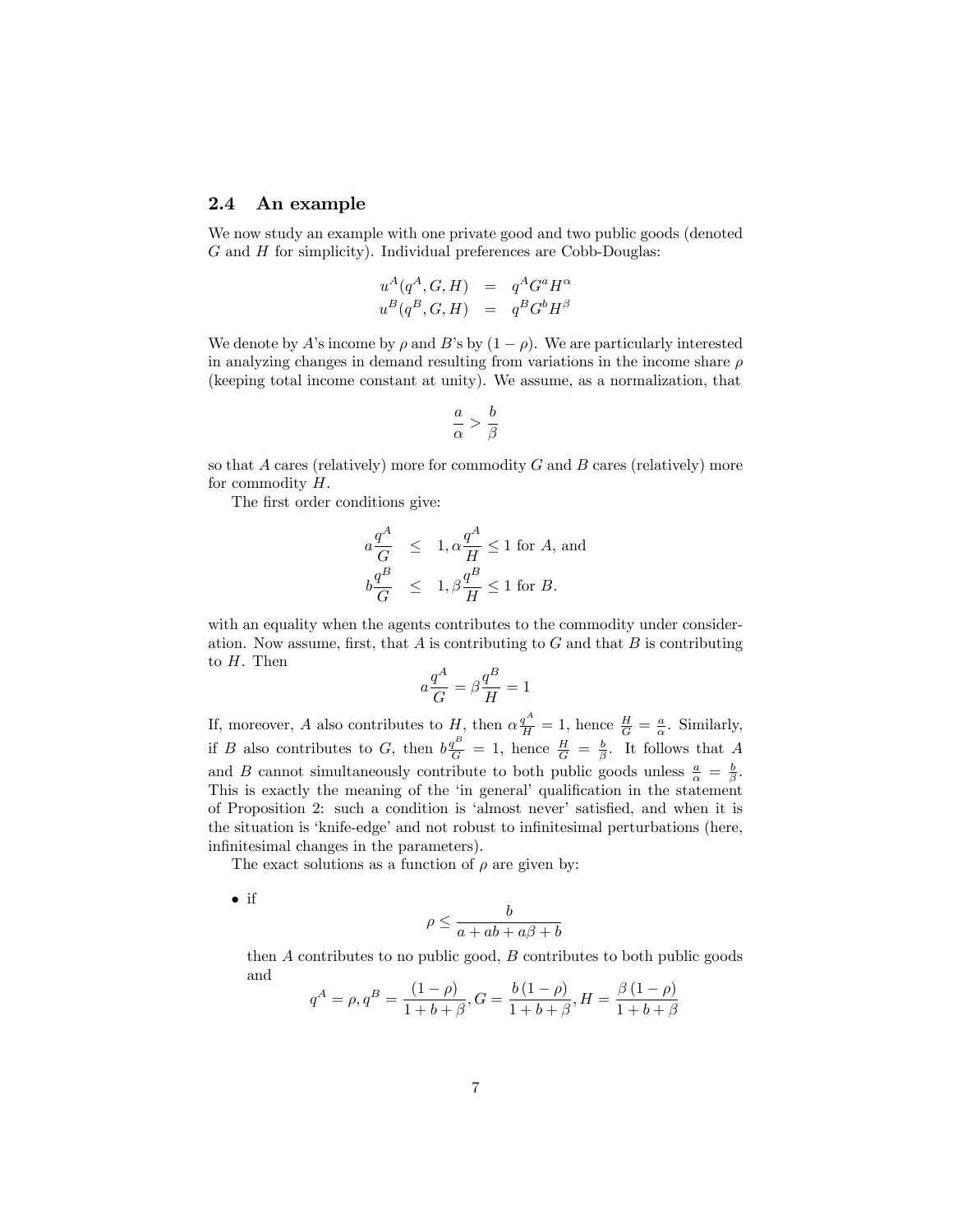$$
\frac{b}{a+ab+a\beta+b}<\rho\leq\frac{b\left(a+1\right)}{a+ab+a\beta+b}
$$

then  $A$  contributes to  $G$ ,  $B$  contributes to  $G$  and  $H$ , and

$$
q^{A} = \frac{b}{a + ab + a\beta + b}, q^{B} = \frac{a}{a + ab + a\beta + b},
$$
  

$$
G = \frac{ab}{a + ab + a\beta + b}, H = \frac{a\beta}{a + ab + a\beta + b}
$$

Note that, in that case, demand does not depend on  $\rho$ , as stated in Proposition 3, since both agents contribute to G.

 $\bullet$  if

$$
\frac{b(a+1)}{a+ab+a\beta+b} < \rho \le \frac{\beta(a+1)}{\alpha+\alpha\beta+a\beta+\beta}
$$

then  $A$  contributes to  $G$ ,  $B$  contributes to  $H$ , and

$$
q^{A} = \frac{\rho}{a+1}, q^{B} = \frac{(1-\rho)}{\beta+1},
$$
  

$$
G = \frac{a\rho}{a+1}, H = \frac{\beta(1-\rho)}{\beta+1}
$$

This is the 'pure separate sphere' case, in which each public good is funded by one agent.

 $\bullet$  if

$$
\frac{\beta (a+1)}{\alpha + \alpha \beta + a \beta + \beta} < \rho \le \frac{\beta (\alpha + a + 1)}{\alpha + \alpha \beta + a \beta + \beta}
$$

then  $A$  contributes to  $G$  and  $H, B$  contributes to  $H$ , and

$$
q^{A} = \frac{\beta}{\alpha + \alpha\beta + a\beta + \beta}, q^{B} = \frac{\alpha}{\alpha + \alpha\beta + a\beta + \beta},
$$
  

$$
G = \frac{a\beta}{\alpha + \alpha\beta + a\beta + \beta}, H = \frac{\alpha\beta}{\alpha + \alpha\beta + a\beta + \beta}
$$

and again demand does not depend on  $\rho$ .

• finally, if

$$
\frac{\beta(\alpha + a + 1)}{\alpha + \alpha\beta + a\beta + \beta} < \rho
$$

then  $A$  contributes to  $G$  and  $H, B$  contributes to no public good, and

$$
q^{A} = \frac{\rho}{1 + a + \alpha}, q^{B} = (1 - \rho), G = \frac{a\rho}{1 + a + \alpha}, H = \frac{\alpha\rho}{1 + a + \alpha}
$$

 $\bullet$  if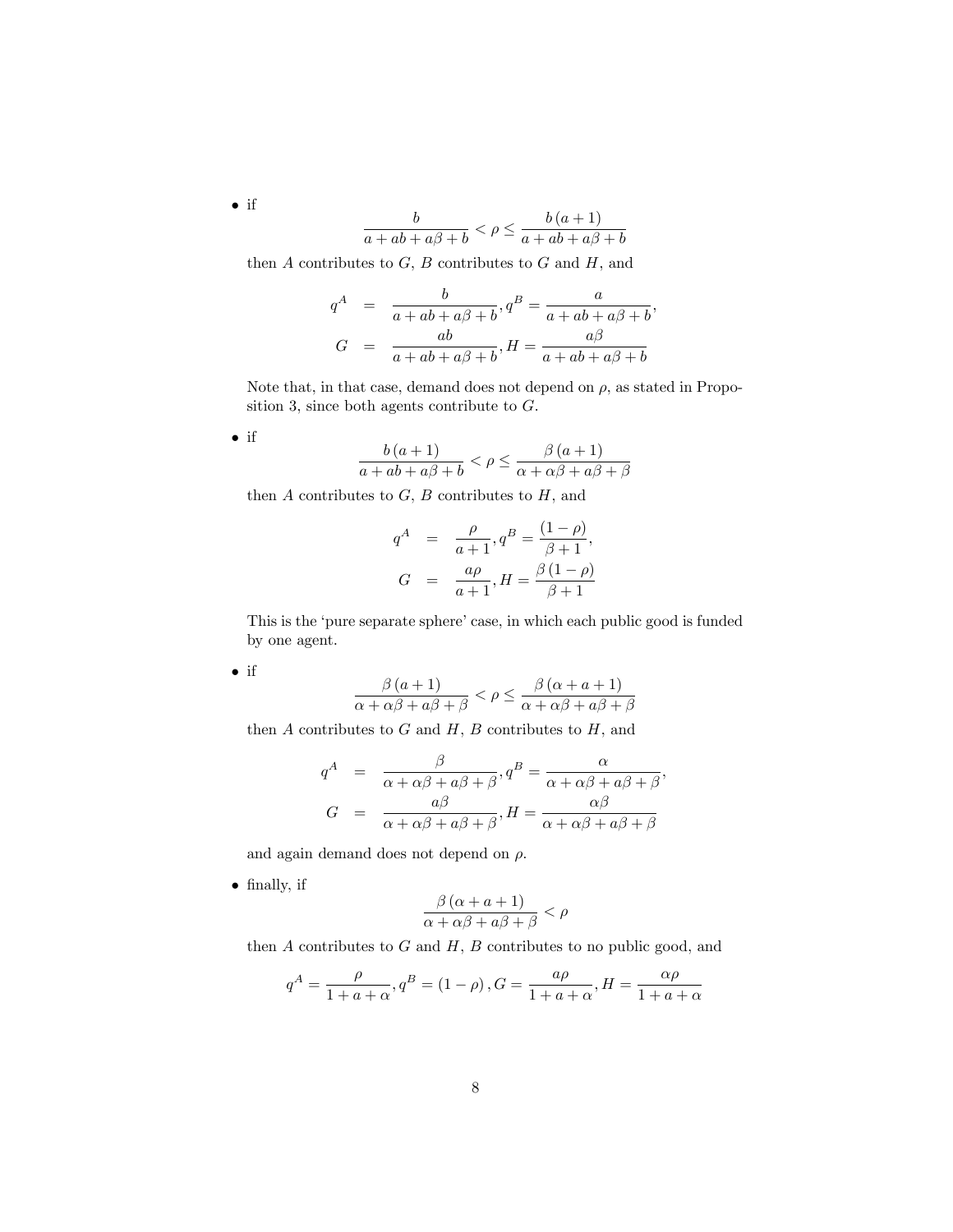It is simple to show that the outcomes are inefficient for all values of  $\rho \in$  $(0, 1)$ . At the endpoints the outcomes are efficient since then one or other person is a dictator. If we take a bargaining model which has the non-cooperative outcomes as a breakdown point then the household demands for both public goods will be higher than in the non-cooperative case (with equality at the endpoints). Importantly, the bargaining outcomes will then have intervals of income pooling over the same values of  $\rho$  as the non-cooperative case.

These results are summarized in figure 1, in which the horizontal axis represents the values of  $\rho$  and the vertical axis the expenditures on the two public goods. We take values of

$$
\{a, \alpha, b, \beta\} = \{5/3, 8/9, 15/32, 1/2\}
$$

which gives 'join' points at  $\rho = \{1/8, 1/3, 1/2, 2/3\}$ . In interval I person A does not contribute to either public good. As income is transferred to her she spends it on her private good and B cuts back expenditures on both public goods and his private good. Thus we see that expenditure on good G falls even though person A cares relatively more for this good. As an example, transferring income from father to mother will not necessarily lead to higher expenditures on children even if the mother cares more for the children. At the value  $\rho = 1/8$  person A starts to contribute to good G and we enter an interval of income pooling (II). As even more income is transferred to A we reach a point ( $\rho = 1/3$  in this case) at which  $B$  stops contributing to good  $G$ . This gives the pure separate spheres interval  $III$ . Intervals  $IV$  and  $V$  are obvious counterparts to  $II$  and  $I$ respectively. This figure shows many of the important features of our model:

- Local income pooling will hold for some values of the distribution of income but not for others.
- The household demands for public goods are not necessarily monotone in the distribution of income, even if one partner cares relatively more for one good than the other.
- The join points for the different regimes are the same across all goods (we do not show the private good expenditures but this property holds for them as well; see the conditions above). This is potentially important for empirical work; without this property, the chances of successfully devising powerful tests for the patterns displayed here would be remote. On the other hand, if preferences vary across women (different  $a$  and  $\alpha$  for different households) and across men (different b and  $\beta$  for different households) then the join points themselves will be heterogeneous which will have to be taken into account.

## 3 Conclusion

We have considered a model of household allocation to different goods. We have shown that if preferences are egoistic then the voluntary contributions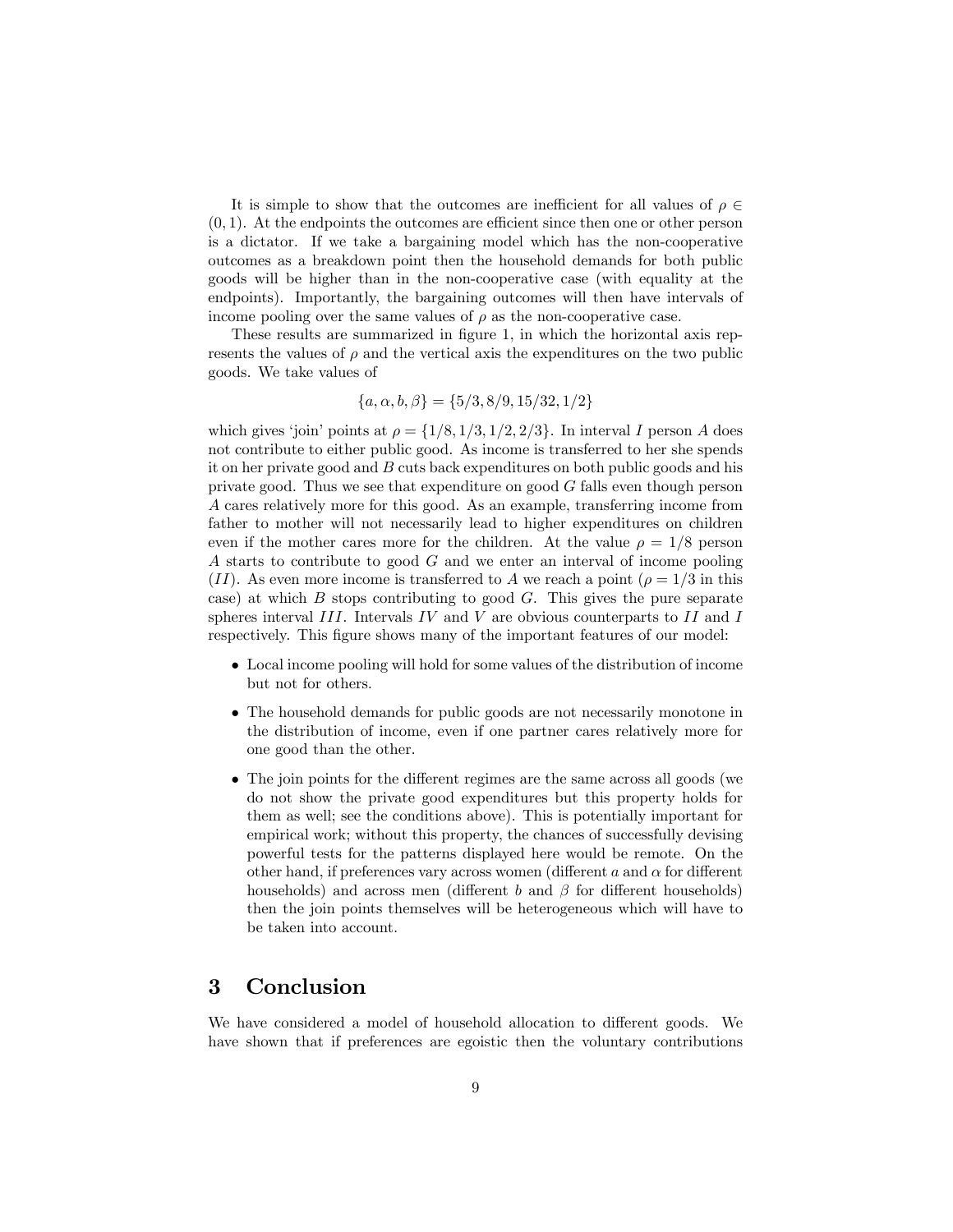

Figure 1: Household demands for public goods.

game gives two distinct regimes for household behaviour. In the first regime there is one public good to which both partners contribute and we have local income pooling. In the second regime, the two partners contribute to distinct sets of public goods (separate spheres) and a local re-distribution of income will lead to a change in household demands. One important corollary of the latter is that a reallocation to A may lead to a decrease in the household demand for the public good that A values most. This analysis also has implications for bargaining models if the household uses the non-cooperative outcomes suggested here as a breakdown point. In that case the bargaining outcomes will inherit the local income pooling from the non-cooperative model. Moreover, the analysis also implies the strong restriction that the only distribution factor<sup>5</sup> is relative income

Allowing for sharing (so that  $A$ 's preferences are represented by a weighted sum of her utility function and his utility function and similarly for  $B$ ) leaves the analysis unchanged, except that we add flat (local income pooling) segments to the demands for all goods at extreme values of the household distribution of income (that is,  $\rho$  close to zero or unity). This follows since at such values the high income and caring person will be effectively transferring resources to the

<sup>5</sup>A distribution factor is a household variable that enters the household demand functions but does not influence the preferences of the two partners.